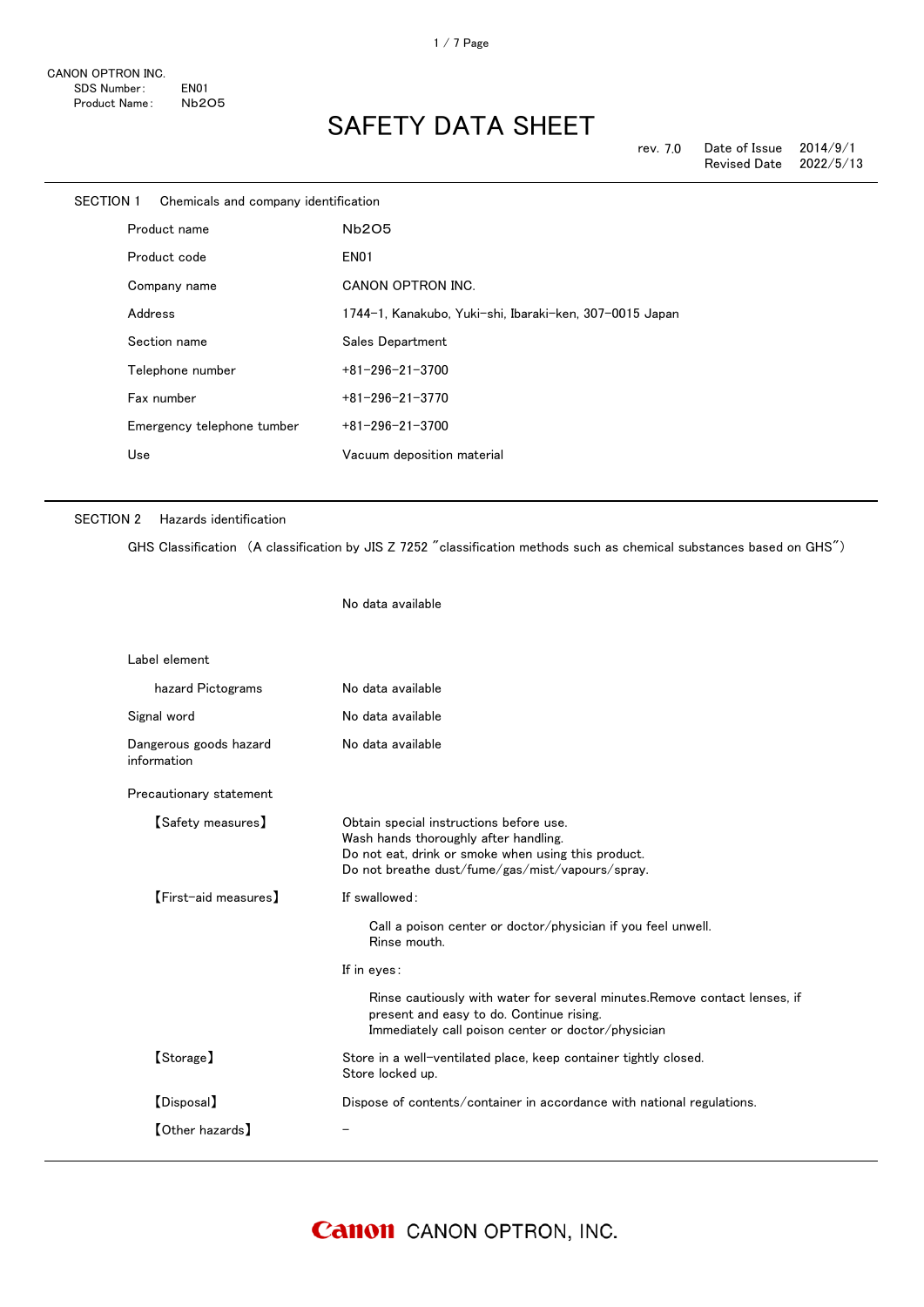| <b>SECTION 3</b><br>Composition/information on ingredients     |                                                                                                                                                                                                                     |  |  |  |
|----------------------------------------------------------------|---------------------------------------------------------------------------------------------------------------------------------------------------------------------------------------------------------------------|--|--|--|
| Substance/Mixture                                              | Substance                                                                                                                                                                                                           |  |  |  |
| Chemical name                                                  | Niobium oxide                                                                                                                                                                                                       |  |  |  |
| Chemical formula                                               | <b>Nb2O5</b>                                                                                                                                                                                                        |  |  |  |
| Concentration or concentration<br>range                        | 99.9<                                                                                                                                                                                                               |  |  |  |
| CAS No.                                                        | $1313 - 96 - 8$                                                                                                                                                                                                     |  |  |  |
| TSCA Inventry                                                  | Niobium oxide (Nb2O5)                                                                                                                                                                                               |  |  |  |
| <b>EINECS</b> number                                           | $215 - 13 - 6$                                                                                                                                                                                                      |  |  |  |
| Radioactive information                                        | Radioactive substances are not used as the material. Therefore, there is no<br>reason that ionizing radiation would be generated.                                                                                   |  |  |  |
| <b>SECTION 4</b><br>First aid measures                         |                                                                                                                                                                                                                     |  |  |  |
| Inhalation                                                     | Remove person to fresh air and keep comfortable for breathing.<br>Get medical advice/attention if you feel unwell.                                                                                                  |  |  |  |
| Skin contact                                                   | Take off immediately all contaminated clothing. Rinse affected areas with<br>water/shower.<br>IF ON SKIN: Wash with plenty of soap and water.<br>If skin irritation or rash occurs: : Get medical advice/attention. |  |  |  |
| Eye contact                                                    | Rinse cautiously with water for several minutes. Remove contact lenses, if<br>present and easy to do. Continue rising.<br>If eye irritation persists: Get medical advice/attention.                                 |  |  |  |
| Ingestion                                                      | Rinse mouth.<br>Get medical advice/attention.                                                                                                                                                                       |  |  |  |
| Most important symptoms and<br>effects, both acute and delayed | No data available                                                                                                                                                                                                   |  |  |  |
| Protection of first aiders                                     | Rescuers, wear suitable protective equipment as the situation demands.                                                                                                                                              |  |  |  |
| Special precautions for physicians                             | No data available                                                                                                                                                                                                   |  |  |  |
| Firefighting measures<br><b>SECTION 5</b>                      |                                                                                                                                                                                                                     |  |  |  |
| Suitable extinguishing media                                   | This product itself is not flammable.                                                                                                                                                                               |  |  |  |
| Unsuitable extinguishing media                                 | No data available                                                                                                                                                                                                   |  |  |  |
| Specific hazards                                               | No data available                                                                                                                                                                                                   |  |  |  |
| Specific extinguishing methods                                 | In the case of a fire in the periphery, the portable container is quickly moved to a<br>safe place.                                                                                                                 |  |  |  |
| Special protective equipment for<br>firefighters               | Wear suitable protective equipment (gloves, glasses and a mask) in fire-fighting.                                                                                                                                   |  |  |  |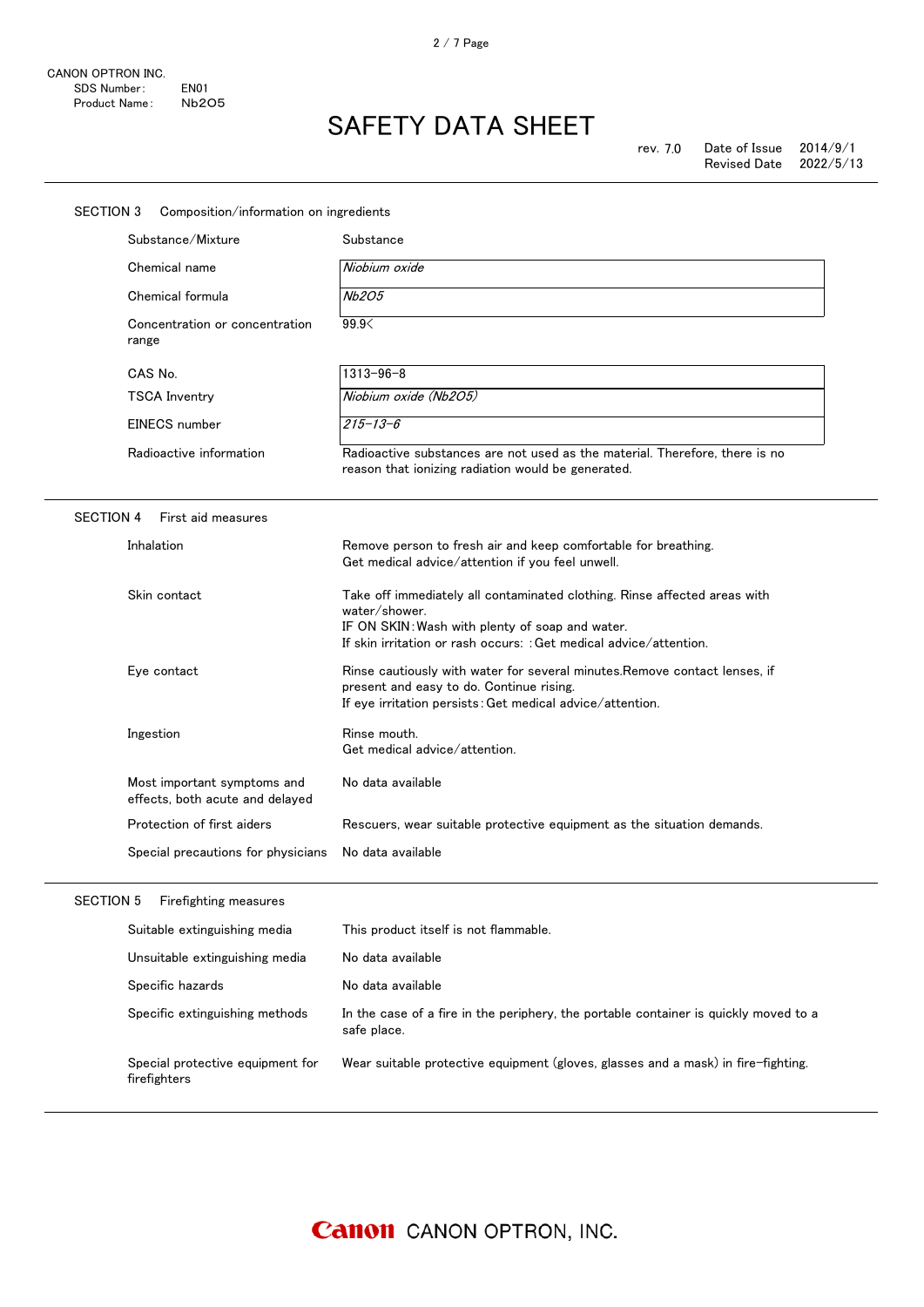#### SECTION 6 Accidental release measures Personal precautions, protective equipment, and emergency procedures Protection equipment (specified as those in which the properties of the product are suitable) worn during operation so that airborne droplets, etc., do not adhere to the skin and dusts and gases are not absorbed. Environmental precautions The leakage may not directly flow into rivers or sewage. Methods and material for containment and cleaning up The leaked material is scooped up, or swept up and gathered to be recovered in a paper bag or a drum. After recovery, a small amount of the residue is absorbed in sediment, sawdust, etc. Secondary disaster prevention measures No data available

### SECTION 7 Handling and storage

| Precautions for safe handling                                   |                                                                                                                          |
|-----------------------------------------------------------------|--------------------------------------------------------------------------------------------------------------------------|
| Technical measures                                              | Take measures for equipment as described in "8. Exposure controls/personal<br>protection" and wear protective equipment. |
| Safety handling precautions                                     | Handling work must be practiced in a room where there is a local or total<br>ventilation facility.                       |
| Avoidance of contact                                            | Refer to "10. Stability and reactivity."                                                                                 |
| Hygiene measures                                                | Wash hands thoroughly after handling.<br>Do not eat, drink or smoke when using this product.                             |
| Conditions for safe storage,<br>including any incompatibilities |                                                                                                                          |
| Safe storage conditions                                         | Store in a well-ventilated place. Keep container tightly closed.                                                         |
| Safety packaging material                                       | No data available                                                                                                        |

SECTION 8 Exposure controls/personal protection

### Nb2O5

| ACGIH                                                                       | No data available                                                                     |
|-----------------------------------------------------------------------------|---------------------------------------------------------------------------------------|
| Appropriate engineering controls                                            | Use sealed devices, equipment, or a local exhaust ventilation as much as<br>possible. |
| Individual protection measures,<br>such as personal protective<br>equipment |                                                                                       |
| Respiratory protection                                                      | Dustproof mask                                                                        |
| Hand protection                                                             | Protective gloves                                                                     |
| Eye/face protection                                                         | Dust-proof glasses                                                                    |
| Skin protection                                                             | Protective clothing                                                                   |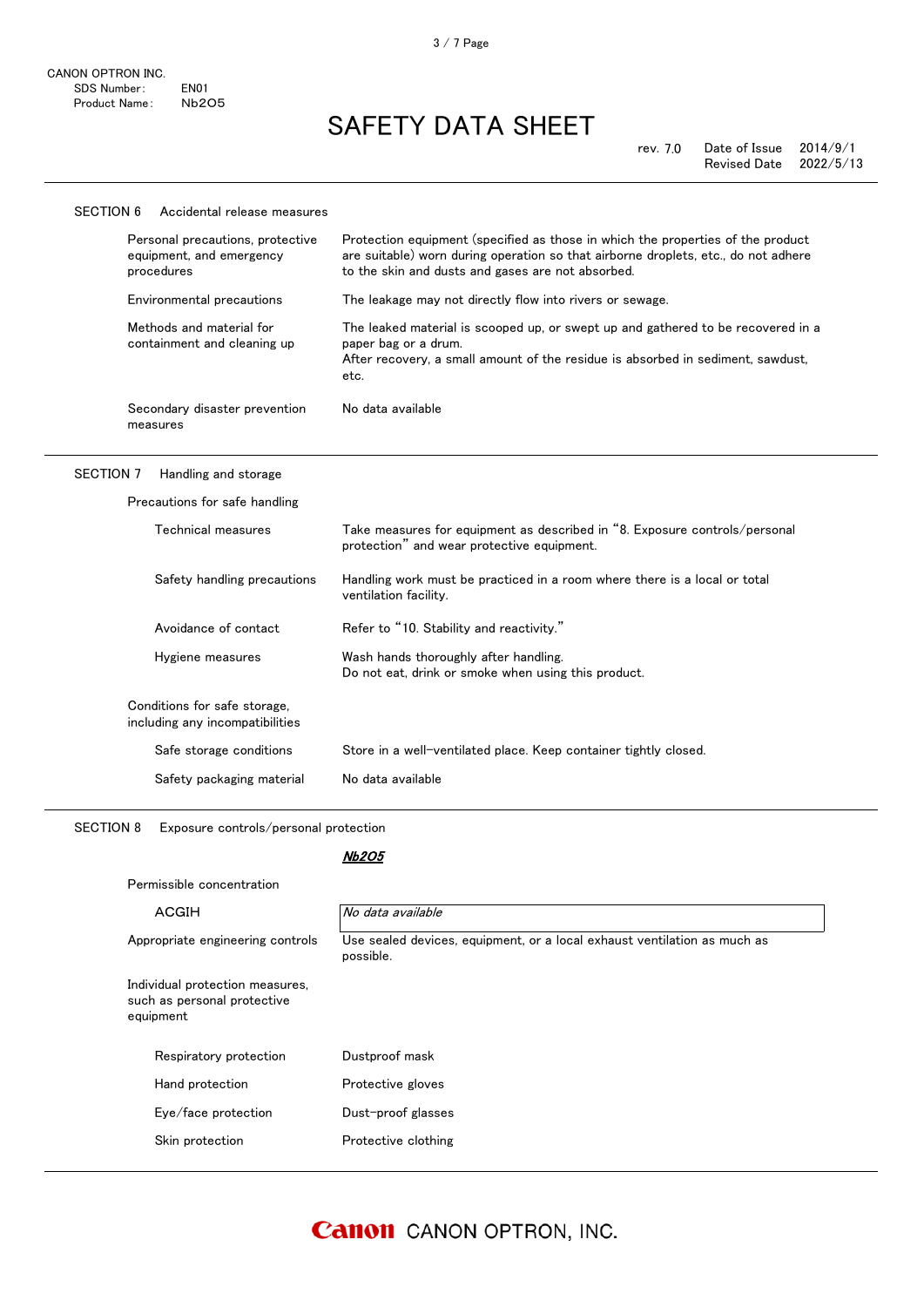| SECTION 9 | Physical and chemical properties                            |                   |  |
|-----------|-------------------------------------------------------------|-------------------|--|
|           | Appearance                                                  |                   |  |
|           | Physical state                                              | Solid             |  |
|           | Form                                                        | Granular          |  |
|           | Colour                                                      | White             |  |
|           | Odour                                                       | None              |  |
|           |                                                             |                   |  |
|           |                                                             | <b>Nb2O5</b>      |  |
|           | Melting point/freezing point                                | $1520^{\circ}C$   |  |
|           | Boiling point or initial boiling point<br>and boiling range | No data available |  |

No data available

Flammability Mo data available

Upper/lower flammability or explosive limits

Flash point No data available

Auto-ignition temperature Mo data available

Decomposition temperature No data available

pH  $N$ o data available

Kinematic viscosity **No data available** 

**Solubility** 

Water Insoluble

Other solvents No data available

Partition coefficient: noctanol/water

Vapour pressure  $\sqrt{N_o}$  data available

No data available

Density and/or relative density  $\sqrt{4.6}$ 

(Density)

Relative vapor density No data available

Particle characteristics | No data available

Other information No data available

SECTION 10 Stability and reactivity

### Nb2O5

Reactivity **No data available** 

Chemical stability  $I$  *It is stable in storage conditions and normal handling.* 

### **Canon** CANON OPTRON, INC.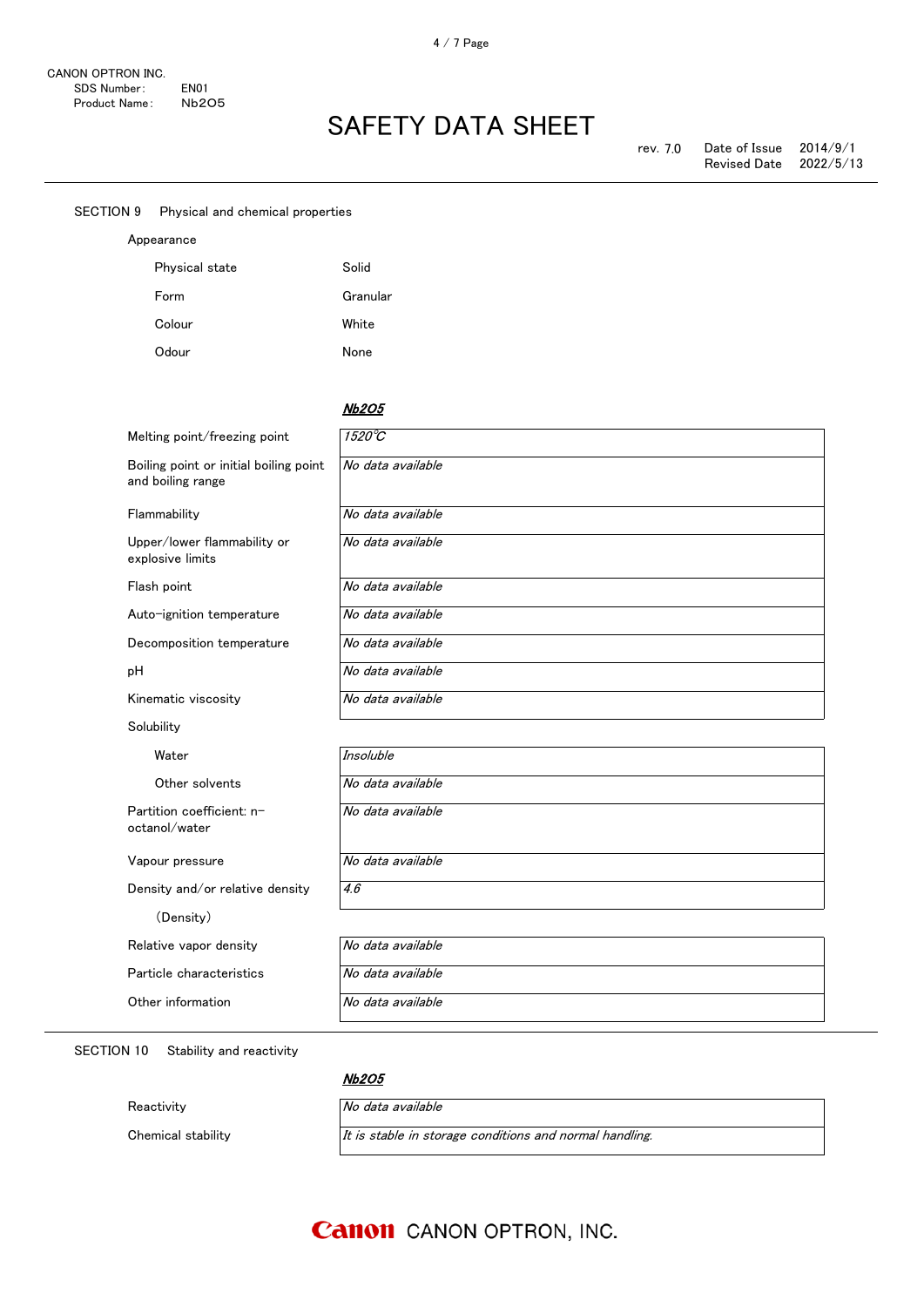#### rev. 7.0 Date of Issue  $2014/9/1$ Revised Date 2022/5/13

| Possibility of hazardous reactions                 | It is soluble in water when dissolved with alkali hydroxide or alkali carbonate, but<br>hydrolyzes to produce niobic acid precipitation. |
|----------------------------------------------------|------------------------------------------------------------------------------------------------------------------------------------------|
| Conditions to avoid                                | No data available                                                                                                                        |
| Incompatible materials                             | No data available                                                                                                                        |
| Hazardous decomposition products No data available |                                                                                                                                          |
|                                                    |                                                                                                                                          |

#### SECTION 11 Toxicological information

#### Nb2O5

| Acute toxicity(oral)                                 | Oral - Rat LD: $>$ 10g/kg                                             |
|------------------------------------------------------|-----------------------------------------------------------------------|
|                                                      | Intraperitoneal - rat $LD \gg 10g/kg$ ,                               |
|                                                      | Oral - Mouse LD50:> 4g/kg                                             |
|                                                      | Intraperitoneal - mouse LD:> 10g/kg                                   |
| Acute toxicity (dermal)                              | No data available                                                     |
| Acute toxicity (Inhalation: Gases)                   | If inhaled, to stimulate the respiratory system and mucous membranes. |
| Acute toxicity (Inhalation:<br>Vapours)              | No data available                                                     |
| Acute toxicity (Inhalation: Dusts<br>and mists)      | No data available                                                     |
| Skin corrosion/irritation                            | No data available                                                     |
| Serious eye damage/irritation                        | No data available                                                     |
| Respiratory or skin sensitization                    | No data available                                                     |
| Germ cell mutagenicity                               | No data available                                                     |
| Carcinogenicity                                      | No data available                                                     |
| Reproductive toxicity                                | No data available                                                     |
| Specific target organ toxicity (single<br>exposure)  | No data available                                                     |
| Specific target organ<br>toxicity(repeated exposure) | No data available                                                     |
| Aspiration hazard                                    | No data available                                                     |
| Other information                                    | No data available                                                     |

SECTION 12 Ecological information

### Nb2O5

Toxicity

Hazardous to the aquatic environment Shortterm(acute) Hazardous to the aquatic environment Longterm(chronic)

| No data available |  |  |
|-------------------|--|--|
| No data available |  |  |
|                   |  |  |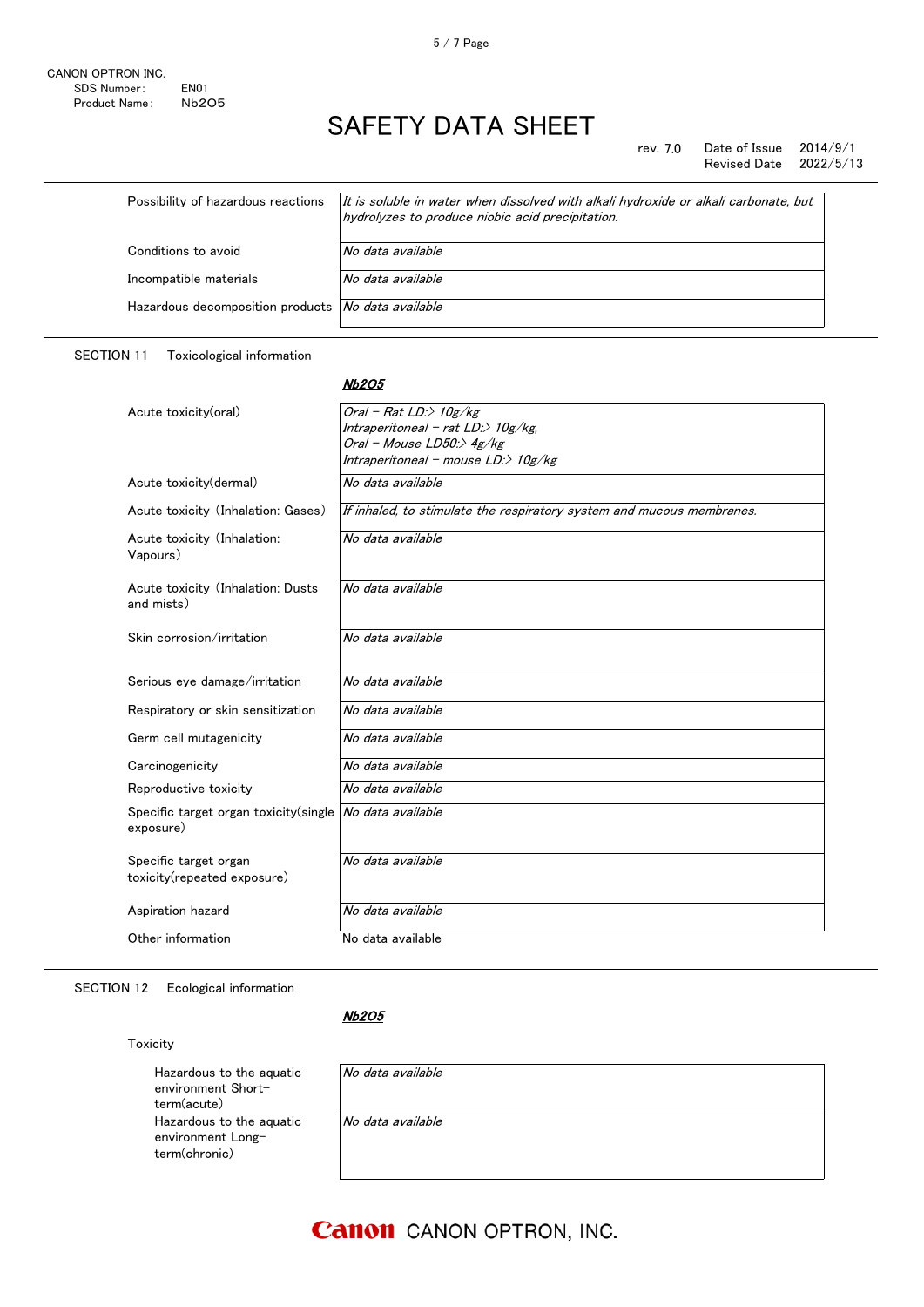rev. 7.0 Date of Issue 2014/9/1<br>Revised Date 2022/5/13 Revised Date

| Persistence and degradablility                             | No data available                                                                                                                                                                                                             |  |
|------------------------------------------------------------|-------------------------------------------------------------------------------------------------------------------------------------------------------------------------------------------------------------------------------|--|
| Bioaccumulative potential                                  | No data available                                                                                                                                                                                                             |  |
| Mobility in soil                                           | No data available                                                                                                                                                                                                             |  |
| Hazard to the ozone layer                                  | No data available                                                                                                                                                                                                             |  |
| Other adverse effects                                      | No data available                                                                                                                                                                                                             |  |
| <b>SECTION 13</b><br>Disposal considerations               |                                                                                                                                                                                                                               |  |
| Waste treatment methods                                    | Process is contracted to industrial waste disposers who received approval of a<br>prefectural governor.                                                                                                                       |  |
| Contaminated container and<br>contaminated packaging       | The container is recycled after being cleaned, or is appropriately processed<br>according to the standards of related laws and regulations.<br>When disposing of empty containers, the contents should be completely removed. |  |
| <b>SECTION 14</b><br>Transport information                 | <b>Nb2O5</b>                                                                                                                                                                                                                  |  |
| International regulation                                   |                                                                                                                                                                                                                               |  |
| UN number                                                  | Not applicable                                                                                                                                                                                                                |  |
|                                                            |                                                                                                                                                                                                                               |  |
|                                                            |                                                                                                                                                                                                                               |  |
| UN proper shipping name                                    | Not applicable                                                                                                                                                                                                                |  |
| UN classification                                          | Not applicable                                                                                                                                                                                                                |  |
| Transport hazard class                                     | Not applicable                                                                                                                                                                                                                |  |
| Packing group                                              | Not applicable                                                                                                                                                                                                                |  |
| Hazardous to the aquatic<br>environment                    | No data available                                                                                                                                                                                                             |  |
| Maritime transport in bulk<br>according to IMO instruments | No data available                                                                                                                                                                                                             |  |
| Japanese lows and regulations                              | No data available                                                                                                                                                                                                             |  |
| Special precautions for users                              | No data available                                                                                                                                                                                                             |  |

SECTION 15 Regulatoly information(Japan)

#### Nb2O5

| Occupational Safety and Health<br>Law               | No data available |
|-----------------------------------------------------|-------------------|
| <b>PRTR Law</b>                                     | No data available |
| Poisonous and Deleterious<br>Substances control Law | No data available |
| Labor Standards Act                                 | No data available |
| Chemical substances control Law                     | No data available |